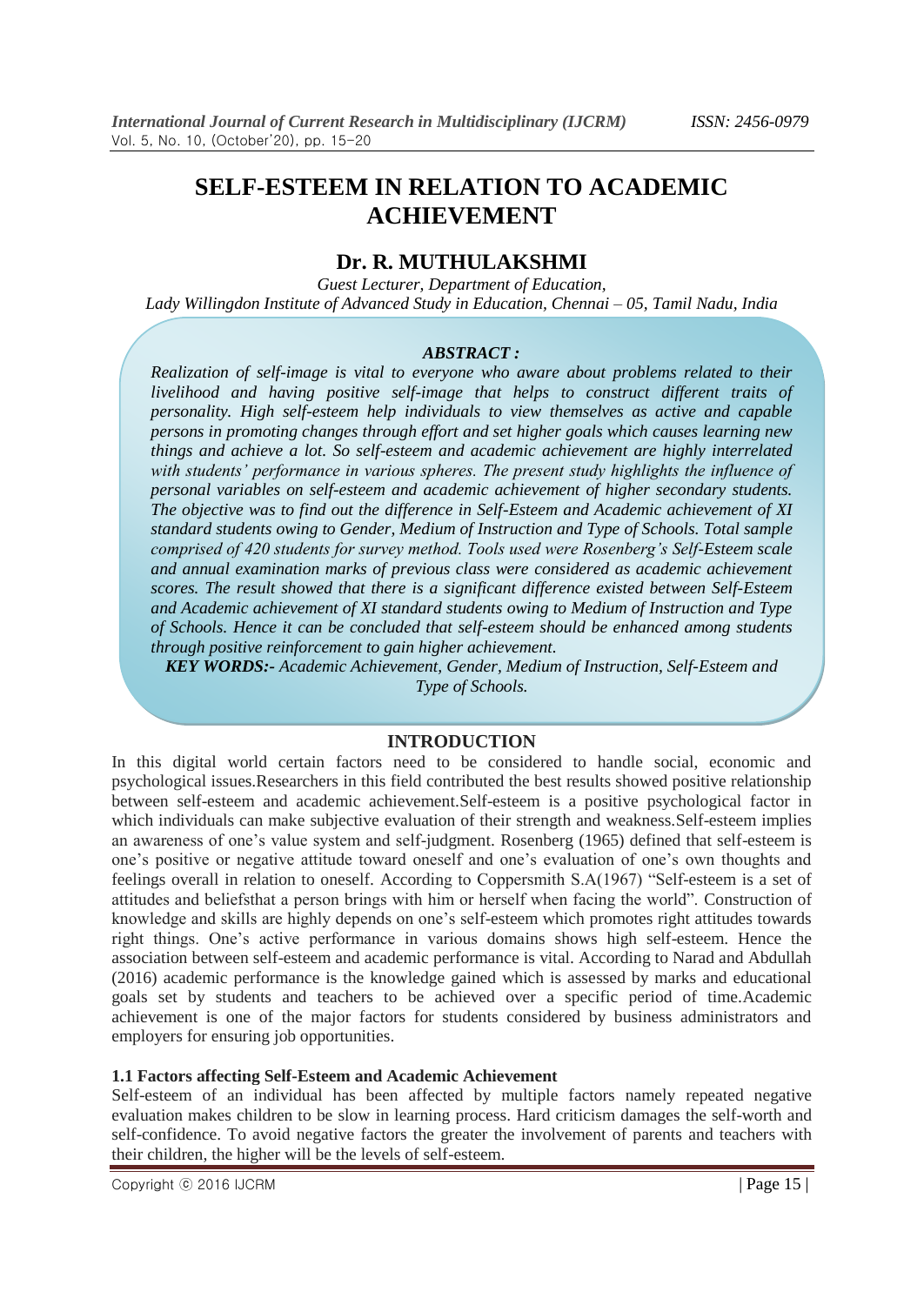The students' academic performance depends on a number factors such as lack of interest in learning, absenteeism, health problems, peer group, family income, mother's and father's educational qualification, teacher-student ratio, presence of trained teacher in schooland distance of schools. Conducive classroom climate and responsibility will help to eliminate hurdles in teaching and learning environment.

## **1.2 Enhancing Self-esteem for Academic achievement**

Self- Esteem may be positive or negative as well as low or high but it comes from oneself. Self-Esteem depends on emotional and psychological factors that need to be supportive building blocks for students at school and higher education. Self-Esteem is vital to enhance mental hygiene and well being which helps to reduce negative factors and promotes positive conditions necessary to achieve higher scores. Having positive self-esteem is a desirable effect by which students are able to minimize their depression, anxiety, fear and frustration and facilitate the mental activities for greater accomplishments. In addition students with high self-esteem have to be motivated to take care of their cognitive development which stimulates to achieve educational goals and objectives. Further effective communication and healthy family environment is a positive sign of self-esteem to ensure mental wellness among students that promotes higher academic performance.

# **NEED AND SIGNIFICANCE OF THE STUDY**

In teaching and learning environment high self-esteem reflects in greater academic performance or academic achievement of students at various levels. In order to measure high self-esteem among adolescent students the following question should be answered. Why Self-esteem is importance for academic achievement of students at adolescence stage? Because it stimulates positive attitudes and behaviors among adolescent who encounters their challenges and stress effortlessly by which they can improve their academic achievement. Moreover the role of personal variables is also significant to enhance high self-esteem and academic achievement. Hence the investigator tried to find any significant difference due to personal variables on self-esteem and academic achievement.

# **REVIEW OF RELATED LITERATURE**

Burke, Hunt and Bickford (1985) found that college students with high self-esteemexpect good results on academic examinations.Besides Joshi, S. and Srivastava (2009) explored a study on "self-esteem and academic achievement of Adolescents." Boys would score significant higher on self-esteem as compared to girls. Significant gender differences were found in academic achievement. Girls were significantly higher on academic achievement as compared to boys.FurthermoreBhattacharjee, A. (2011) conducted a study on "impact of gender and community on locus ofcontrol and self-esteem among undergraduate students." Findings revealed that significantimpact of gender and community on locus of control and self-esteem of the studysubjects which further showed that male students were more internally oriented andthey possessed high self-esteem in comparison to female students. Vishalakshi K. K and Dr. K. Yeshodhara (2012) carried out a study on Relationship Between Self-Esteem and Academic Achievement of Secondary School Students. Results revealed positive relationship between Self-Esteem and Academic Achievement of Students and Self-Esteem of English Medium students of standard Ix is higher than that of kannada Medium students.

# **STATEMENT OF THE PROBLEM**

"A Study on Self-Esteem In Relation To Academic Achievement of XI Standard Students".

#### **OPERATIONAL DEFINITIONS 5.1 Self-Esteem**

Self-Esteem is belief and confidence of one"s own ability and values. In the present studyRosenberg"s Self-Esteem Scale (1965) was used to find the influence of self-esteem among students.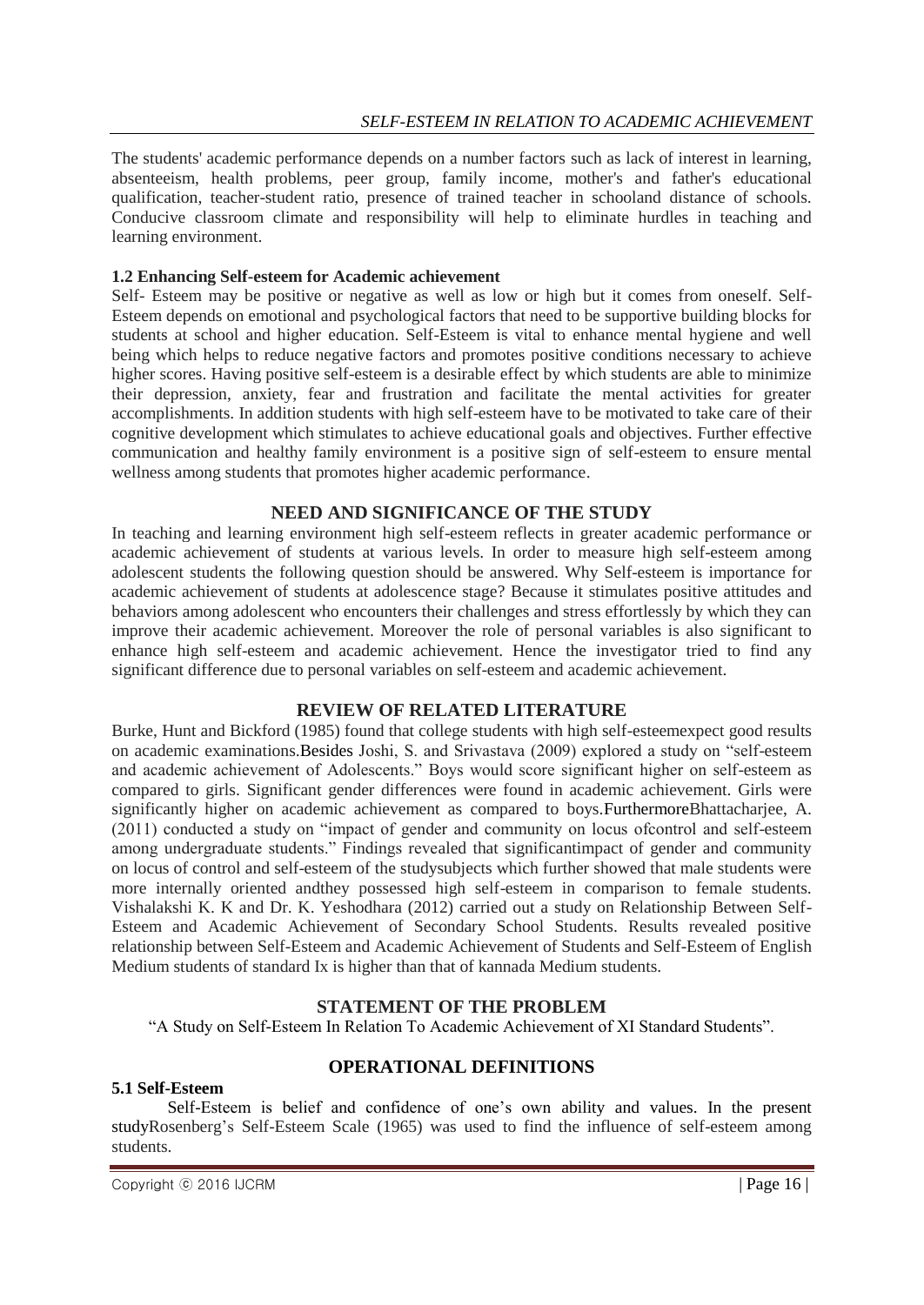## **5.2 Academic Achievement**

Academic performance is the measurement of student achievement across various academic subjects. XI standard students" annual examination marks from previous class were considered as achievement scores for the present study.

## **1. Research question**

Is there any significant difference in Self-Esteem andAcademic Achievement of XI standard students owing to Gender, Medium of Instruction and Type of Schools?

## **2. Objective of the study**

To find out the significant difference in Self-Esteem and Academic Achievement of XI standard students owing to Gender, Medium of Instruction and Type of Schools.

#### **3. Hypothesis**

There is no significant difference in Self-Esteem and Academic Achievement of XI standard students owing to Gender, Medium of Instruction and Type of Schools.

## **METHODOLOGY**

#### **9.1 Sample**

The sample consisted of 420 XI standard students from Chennai district for survey study.

## **9.2 Tools used for this study**

- $\triangleright$  Rosenberg's Self-Esteem Scale (1965) is a standardized tool and its reliability is 0.77.
- Annual examination marks of previous class were considered as academic achievement scores of chosen sample.

#### **9.3 Statistical performance**

Differential Analysis used to verify the framed hypothesis.

|      | <b>Table – I showing frequency of Personal Variables</b> |             |                  |            |  |  |  |  |
|------|----------------------------------------------------------|-------------|------------------|------------|--|--|--|--|
| S.No | Variables                                                |             | <b>Frequency</b> | Percentage |  |  |  |  |
| 1.   | Gender                                                   | Male        | 210              | 50.0       |  |  |  |  |
|      |                                                          | Female      | 210              | 50.0       |  |  |  |  |
| 2.   | Mediumof                                                 | Tamil       | 140              | 33.3       |  |  |  |  |
|      | Instruction                                              | English     | 280              | 66.7       |  |  |  |  |
| 3.   | of<br>Type                                               | Government  | 160              | 38.1       |  |  |  |  |
|      | Schools                                                  | Govt. Aided | 120              | 28.6       |  |  |  |  |
|      |                                                          | Private     | 140              | 33.3       |  |  |  |  |

#### **DATA ANALYSIS AND INTERPRETATION Table – 1 showing frequency of Personal Variables**

Table 1 that shows the frequency of chosen personal variables namely gender, medium of instruction and type of schools. 210 male and female students assigned equally where as 140 students from Tamil medium and 280 students from English medium. In addition to 160, 120 and 140 students selected from Government, Aided and Private schools respectively.

#### **Table – 2 showing the critical ratio of Gender on Self-esteem and Academic Achievement**

| S.No     | Variables   | Gender |     | <b>Mean</b> | SD     | t-value | Sig.  |
|----------|-------------|--------|-----|-------------|--------|---------|-------|
|          | Self-Esteem | Male   | 210 | 18.57       | 3.568  | .955    | 0.051 |
|          |             | Female | 210 | 19.30       | 4.100  |         |       |
| <u>.</u> | Academic    | Male   | 210 | 331.15      | 58.469 | 4.164   | 0.000 |
|          | Achievement | Female | 210 | 356.43      | 65.744 |         |       |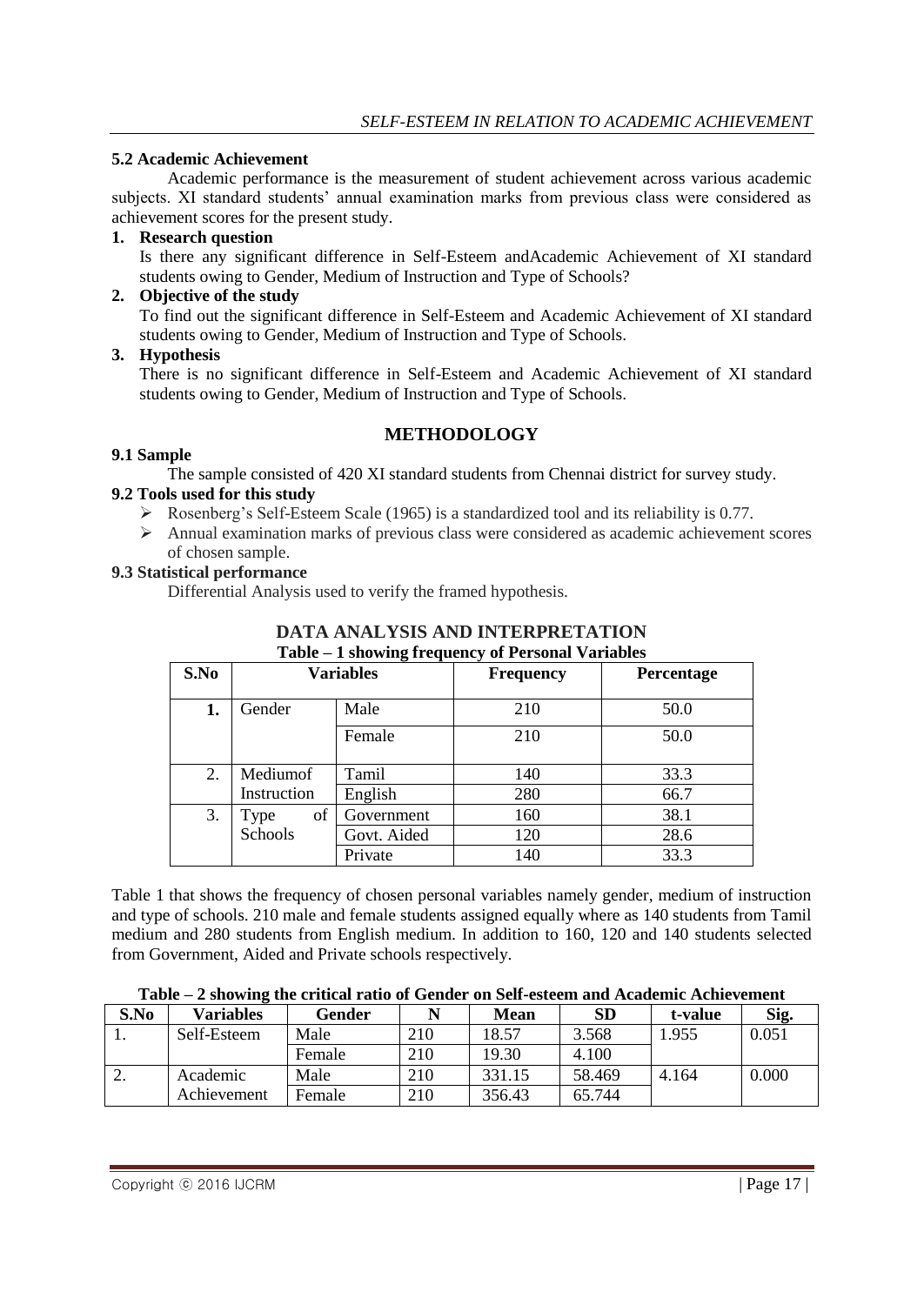# *SELF-ESTEEM IN RELATION TO ACADEMIC ACHIEVEMENT*

From the above table, it shows that there is a significant difference in Academic achievement due to gender where t-value is  $4.164$  (p<0.01). Female students secured higher level of academic achievement than male students. For self-esteem there is no significant difference existed due to gender.

| S.No | <b>Variables</b> | <b>Mediumof</b>    | N   | <b>Mean</b> | <b>SD</b> | t-value | Sig.  |
|------|------------------|--------------------|-----|-------------|-----------|---------|-------|
|      |                  | <b>Instruction</b> |     |             |           |         |       |
| .,   | Self-Esteem      | Tamil              | 140 | 19.96       | 4.027     | 3.775   | 0.000 |
|      |                  | English            | 280 | 18.43       | 3.670     |         |       |
| ۷.   | Academic         | Tamil              | 140 | 319.97      | 62.058    | 5.601   | 0.000 |
|      | Achievement      | English            | 280 | 355.70      | 60.773    |         |       |

**Table – 3 showing the critical ratio of Medium of Instruction on Self-esteem and Academic Achievement**

From the above table, it shows that there is a significant difference in Self-Esteem and Academic Achievement due to medium of instruction where t-values are 3.775 (p<0.01) and 5.601 (p<0.01). Here inside Tamil medium students have higher level of self-esteem than English medium students. Similarly English medium pupils from XI standard are found to be higher in academic achievement.

| Table – 4 One Way ANOVA showing the differences in Self-Esteem and Academic Achievement |
|-----------------------------------------------------------------------------------------|
| due to Type of Schools                                                                  |

| S.No | <b>Variables</b> |                       | <b>Sum of Squares</b> | DF  | <b>F</b> -Value | Sig.  |
|------|------------------|-----------------------|-----------------------|-----|-----------------|-------|
| 1.   | Self-Esteem      | <b>Between Groups</b> | 797.406               |     | 30.602          |       |
|      |                  | Within Groups         | 5432.985              | 417 |                 | 0.000 |
|      |                  | Total                 | 6230.390              | 419 |                 |       |
|      | Academic         | <b>Between Groups</b> | 44363.115             |     |                 |       |
|      | Achievement      | Within Groups         | 1640571.863           | 417 | 5.638           | 0.004 |
|      |                  | Total                 | 1684934.979           | 419 |                 |       |

There is a significant difference in Self-Esteem and Academic Achievement of XI standard students from different type of schools. Since 'F' value is significant at 0.05 levelfor these two variables, multiple comparisons were done using post-HOC tests and the results are presented in the following table.

|                         |                            |                        | . .   |       |
|-------------------------|----------------------------|------------------------|-------|-------|
| <b>Variables</b>        | <b>Type of Schools</b>     | <b>Mean Difference</b> | SE    | Sig.  |
| Self-Esteem             | Govt. versus Private       | 3.093                  | 0.418 | 0.000 |
|                         | Aided<br>versus<br>Private | $2.635^*$              | 0.449 |       |
| Academic<br>Achievement | Govt. versus Aided         | $-25.246^*$            | 7.575 | 0.003 |

The students from Private schools have high level of Self-Esteem than the students from Aided and Government schools. In academic achievement, students from aided schools performed better than Government and Private schools students.

# **MAJOR FINDINGS AND DISCUSSION**

 There is a significant difference in Academic Achievement due to gender. Female students secured higher level of academic achievement in comparison to male students. There is no significant difference existed in Self-Esteem of XI standard students due to gender. The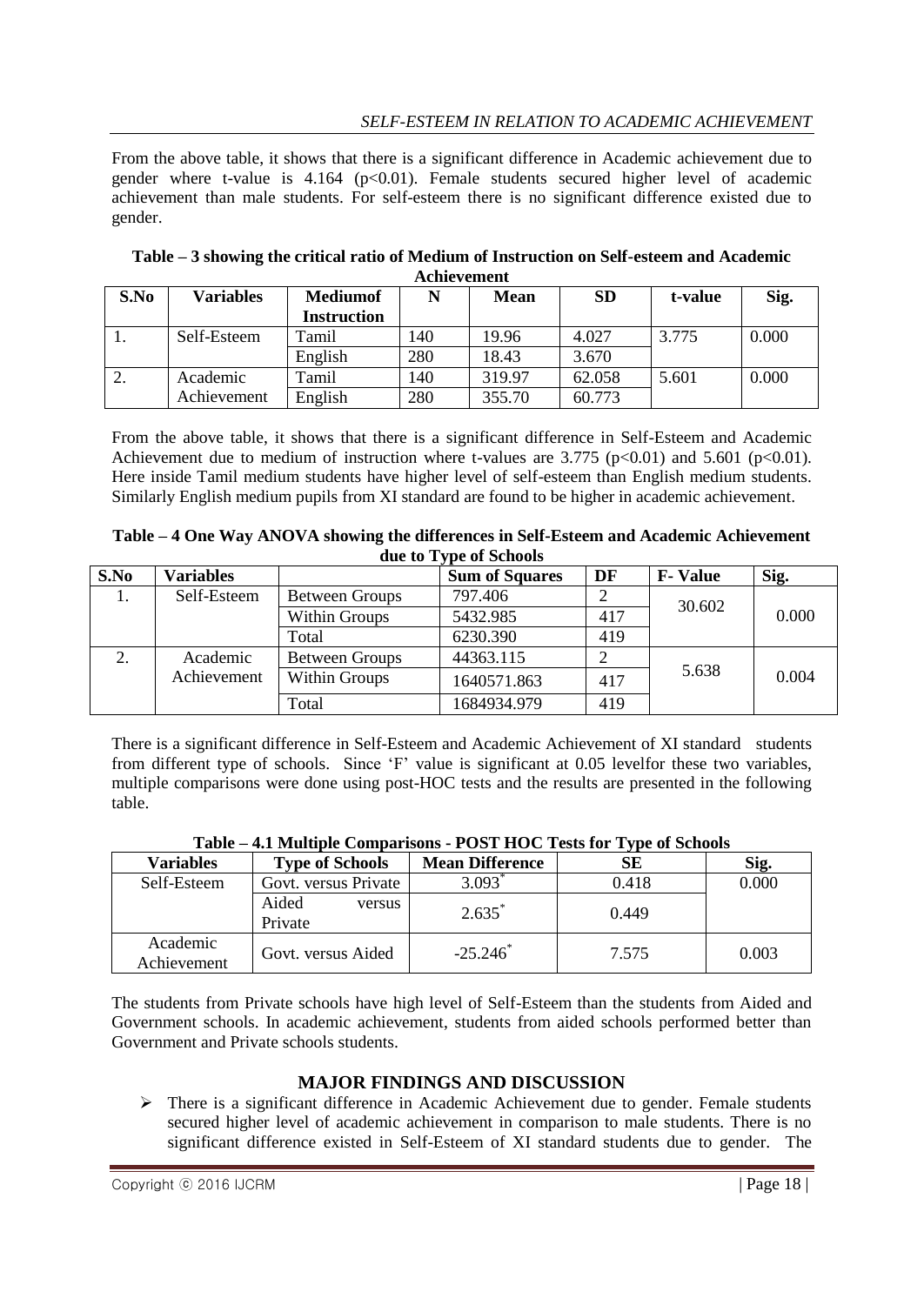result of present study on Self-Esteem with Gender was contradicted with Joshi, S. and Srivastava (2009) who found Boys would score significant higher on self-esteem as compared to girls. Similarly the present research result was agreed in academic achievement with Gender of female students.

- There is a significant difference in Self-Esteem and Academic Achievement due to medium of instruction. Tamil medium students have higher level of self-esteem than English medium students. Similarly English medium students from XI standard were found to be higher in academic achievement in comparison to Tamil medium students. The result agreed with Vishalakshi K. K and Dr. K. Yeshodhara (2012) who contributed a significant difference in Self-Esteem and Academic achievement due to medium of instruction.
- There is a significant difference in Self-Esteem and Academic Achievement of XI standard students from different type of schools. Among Government, Aided and Private schools, Private school students have high level of Self-Esteem than the students from Aided and Government schools. In academic achievement, students from aided schools performed better than Government and Private schools students respectively.

# **EDUCATIONAL IMPLICATIONS**

Each student is unique who differ in gaining knowledge, skills and performance at various levels. Adopting positive psychological factors are important for students to gain higher achievement. In teaching and learning environment the role of teacher is vital to bring high self-esteem among students. Equality, acceptance, tolerance, sense of responsibility, encouragement, motivation, positive reinforcement, beneficial criticismand teach how to cope with mistakes and failure are essential strategies should be ensured in the classroom by the teacher. Moreover students should identify their self-image for own reflection. Students at varied levels must promote their self-management skills and self-discipline which help them to make sure academic achievement. Besides promoting co- curricular and extracurricular activities in teaching and learning environment increases behavioral management skills. Mother tongue learning and opportunities for all students should be encouraged form the beginning classes. Learner centered education ought to be adopted in entire schools which stimulates positive attitudes and interests among students to perform well in academic process.

# **LIMITATIONS OF THE STUDY**

- $\triangleright$  The sample for the present study limited of 420 XI standard students.
- $\triangleright$  Only three personal variables used to find the differences among the chosen variables.
- $\triangleright$  This present study restricted to only Government, Aided and Private school students.
- This present study restricted only in Chennai District.

# **SUGGESTIONS FOR FURTHER STUDY**

- $\triangleright$  The present study was conducted for XI standard students alone and can be extended to UG and PG students.
- This study has been done in Chennai district; similar study can be done comparing different districts and cities.
- $\triangleright$  The present study was conducted with a sample of 420 students. The same study can be conducted with a large sample and in different states.
- $\triangleright$  The present survey study can be conducted by Experimental research designs.

# **CONCLUSION**

The result of present study contributed that significant differences existed between self- esteem and academic achievement based on gender, medium of instruction and type of schools. Helping students to develop positive self-esteem is possible for teachers, parents and higher authorities. The student need to explore with activity based curriculum and transformed into their living environment which